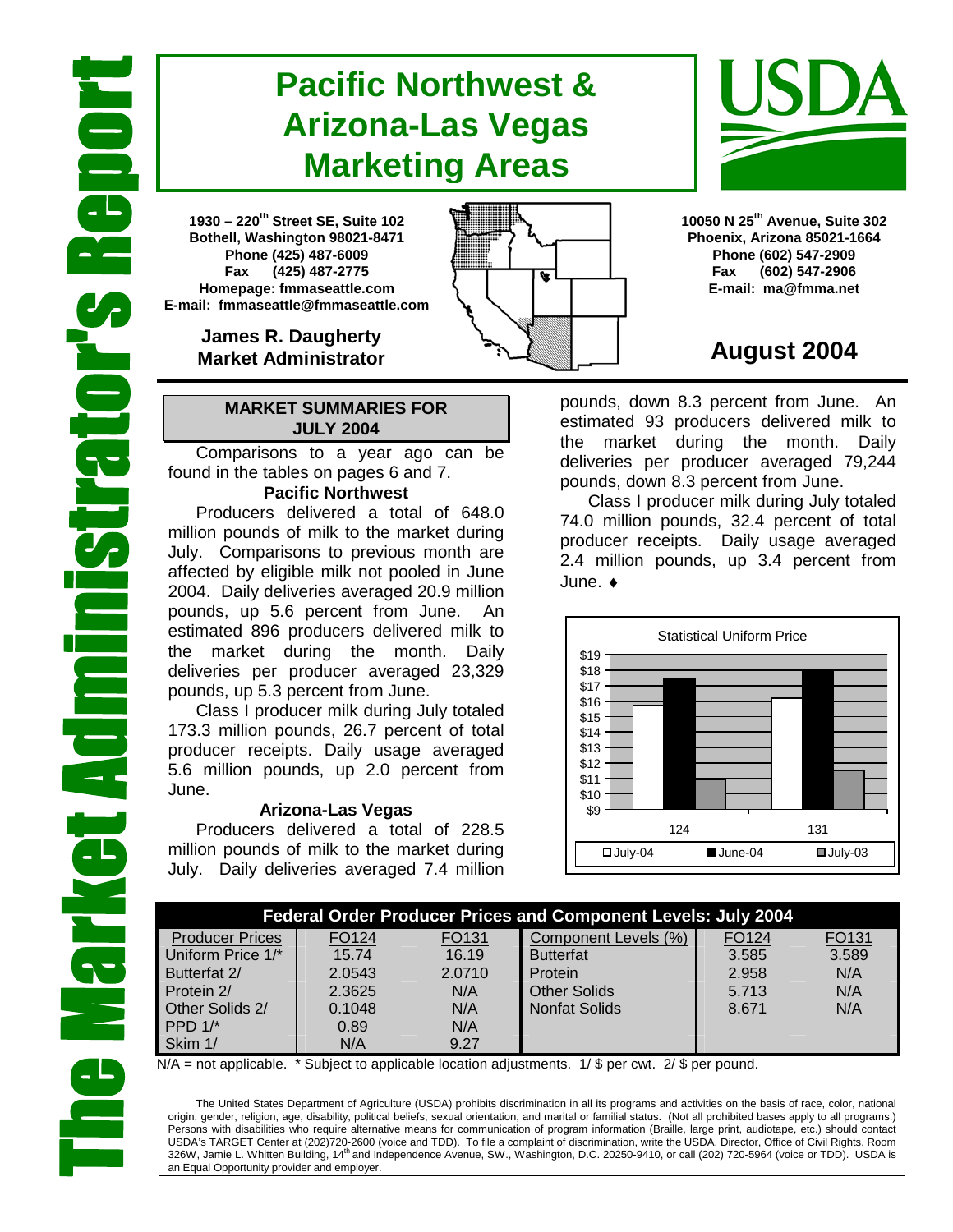### **JULY 2004 CLASS PRICES**

July 2004 non-advanced Class Prices were calculated using NASS commodity price surveys from July 3, 10, 17, and 24, 2004. Component prices for the month are \$2.3625 per pound of protein, \$2.0543 per pound of butterfat, \$0.1048 per pound of other solids, and \$0.7042 per pound of nonfat solids.

 July 2004 Class III and IV prices at 3.5% butterfat are \$14.85 and \$13.31 per hundredweight, respectively. The July Class III price compared to June is down \$2.83. The Class III price is \$3.07 higher than July 2003. The Class III price at 3.67% butterfat is \$5.29 above the support price of \$9.90 at 3.67% butterfat.

Class II butterfat was announced at \$2.0613 per pound. Class I skim and butterfat and Class II skim prices for July 2004 were announced on June 18, 2004. The Class II price at 3.5% butterfat is \$14.00 for July 2004 .

| <b>FINAL: NASS COMMODITY PRICES</b> |          |          |            |  |  |  |  |  |  |  |
|-------------------------------------|----------|----------|------------|--|--|--|--|--|--|--|
| Change<br>June<br>July              |          |          |            |  |  |  |  |  |  |  |
| Cheese*                             | \$1.8411 | \$1.5695 | $-$0.2716$ |  |  |  |  |  |  |  |
| <b>Butter</b>                       | \$1.9290 | \$1.8269 | $-$0.1021$ |  |  |  |  |  |  |  |
| Nonfat Dry Milk                     | \$0.8497 | \$0.8513 | \$0.0016   |  |  |  |  |  |  |  |
| Whey                                | \$0.2890 | \$0.2607 | $-$0.0283$ |  |  |  |  |  |  |  |

\* The weighted average of barrels plus 3 cents and blocks.

**Current Commodity Prices - -** The NASS survey of cheddar cheese prices showed a net decrease in prices received for 40-pound blocks and a net increase in prices received for 500-pound barrels. The survey of 40-pound blocks showed a decrease of 2.17 cents between the July 17 and the August 14 surveys, to \$1.4947 per pound. The survey of 500-pound barrels (**adjusted to 38% moisture**) showed a net increase of 4.16 cents to \$1.5085 per pound.

The NASS butter price showed a net decrease of 31.52 cents between the weeks ending July 17 and August 14 from \$1.8486 per pound to \$1.5334 per pound.

The NASS nonfat dry milk showed a net increase of 0.93 cents since mid-July to \$0.8615 per pound. The average price for NASS whey showed a decrease of 3.40 cents since mid-July to \$0.2244 per pound. ♦

### **SEPTEMBER'S CLASS I PRICE ANNOUNCEMENT**

 On August 20, the September 2004 Class I price was announced at \$15.84 for the Pacific Northwest Order, and \$16.29 for the Arizona-Las Vegas Order. The Class I price was calculated using NASS commodity price surveys from the weeks of August 7 and 14.

 The September Class III and IV advance skim prices are \$7.96 and \$6.41 per hundredweight, respectively. The butterfat portion of the Class I mover decreased 30.62 cents from \$2.0952 to \$1.7890 per pound.

 The September 2004 Class II skim and nonfat solids prices were also announced on August 20. The skim price is \$7.11 per hundredweight, and the nonfat solids price is \$0.7900 per pound for all Federal orders. ♦

| <b>ADVANCED: NASS COMMODITY PRICES FOR</b><br><b>CLASS I PRICE CALCULATIONS</b> |          |           |            |  |  |  |  |  |
|---------------------------------------------------------------------------------|----------|-----------|------------|--|--|--|--|--|
|                                                                                 | August   | September | Change     |  |  |  |  |  |
| Cheese*                                                                         | \$1.5439 | \$1.5047  | $-$0.0392$ |  |  |  |  |  |
| <b>Butter</b>                                                                   | \$1.8610 | \$1.6058  | $-$0.1552$ |  |  |  |  |  |
| Nonfat Dry Milk                                                                 | \$0.8552 | \$0.8596  | \$0.0044   |  |  |  |  |  |
| <b>Whey</b>                                                                     | \$0.2600 | \$0.2280  | $-$0.0320$ |  |  |  |  |  |
| . .<br>.                                                                        |          |           | .          |  |  |  |  |  |

\* The weighted average of barrels plus 3 cents and blocks.

### **BRIEFS AVAILABLE ON THE WEB FOR THE PACIFIC NORTHWEST AND ARIZONA-LAS VEGAS ORDER HEARING ON PRODUCER-HANDLERS**

Briefs for the Pacific Northwest and Arizona-Las Vegas Federal Order producer-handler hearing are available on Dairy Programs website at http://www.

ams.usda.gov/dairy/pnw\_alv/pnw\_alv\_hear.htm. The hearing was held September 23-25, 2003, in Tempe, Arizona, November 17-21, 2003 in Seattle, Washington, and January 20-22, 2004, in Alexandria, Virginia.

Proposals being considered would end the regulatory exemption from the pricing and pooling provisions of the Pacific Northwest and the Arizona-Las Vegas milk marketing orders for producer-handlers whose Class I route disposition exceeds three million pounds per month in either market. USDA is also considering a proposal that would eliminate the ability to simultaneously pool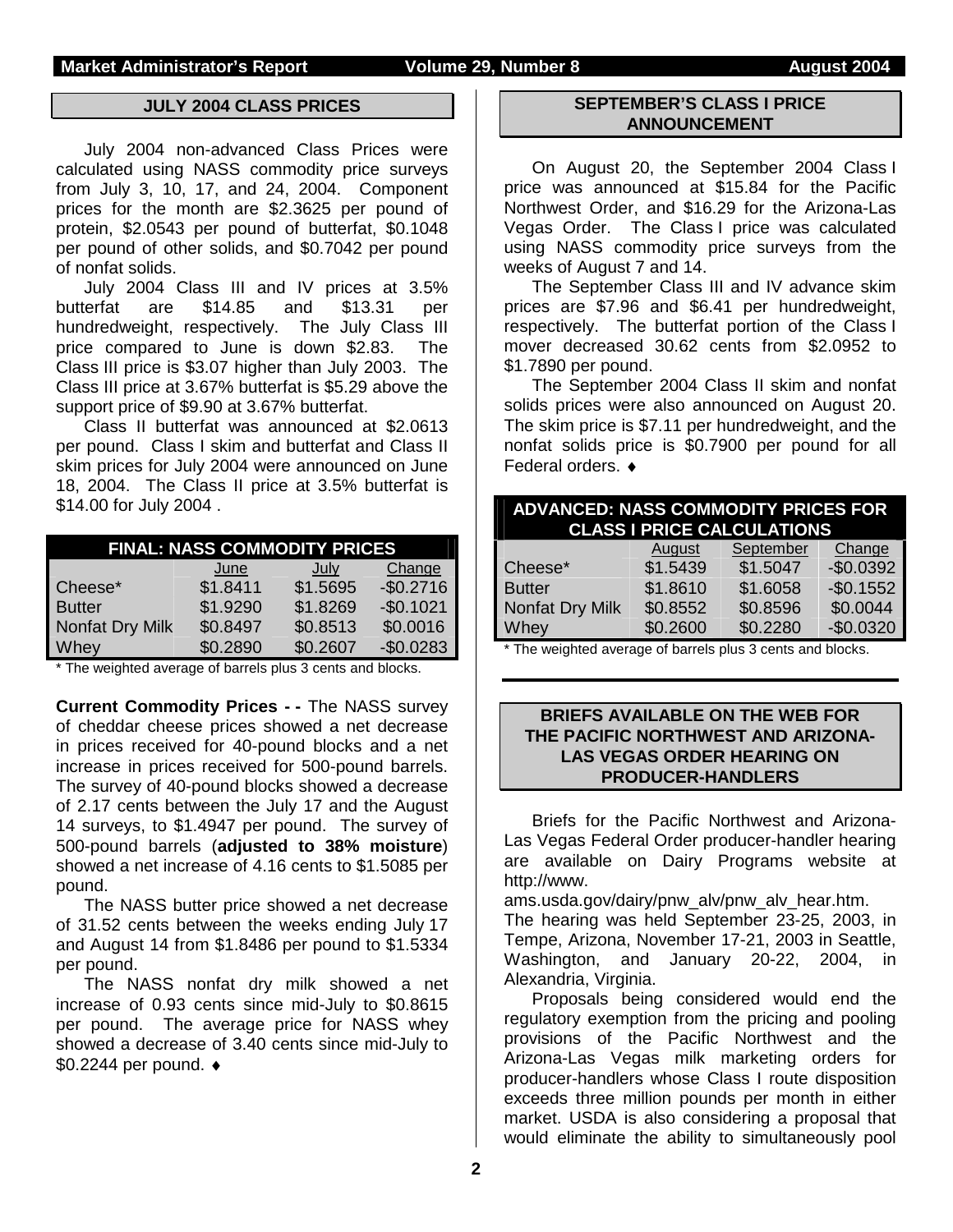#### **Market Administrator's Report Volume 29, Number 8 August 2004**

the same milk on the Arizona-Las Vegas milk order and on a State-operated order that provides for marketwide pooling. ♦

### **PRODUCERS AND PRODUCER MILK BY ORDER, STATE, AND COUNTY, MAY 2004**

 During the month of May 2004, a total of 792 producers, on a combined basis, were associated with the Pacific Northwest and Arizona-Las Vegas Orders. These producers delivered a total of 687.5 million pounds of milk to the markets during the month. In May 2004, there were eligible producers and producer milk not pooled on the Pacific Northwest Order. The tables below and on page 4 contain the number of producers and milk pooled on the orders. Counties and states with fewer than three producers were combined with adjacent counties. The map on page 5 does not combine counties with fewer than three producers due to the use of size-ranges. ♦

|          |                        |       | <b>Producer Milk By State and Federal Order</b><br><b>May 2003 and 2004</b> |                  |          |  |  |
|----------|------------------------|-------|-----------------------------------------------------------------------------|------------------|----------|--|--|
|          |                        |       | 2003                                                                        |                  | 2004     |  |  |
| FO 1/    | <b>State</b>           | Prod. | Lbs. 2/                                                                     | Prod.            | Lbs. 2/  |  |  |
| 124      | СA                     | 6     | 4.4                                                                         | 6                | 4.3      |  |  |
| 124      | ID                     | 12    | 1.6                                                                         | 33               | 14.5     |  |  |
| 124      | OR                     | 285   | 175.3                                                                       | 148              | 87.3     |  |  |
| 124      | WA.                    | 600   | 460.9                                                                       | 512              | 333.4    |  |  |
|          | <b>FO 124 Total 3/</b> | 903   | 642.1                                                                       | 699              | 439.5    |  |  |
|          |                        |       |                                                                             |                  |          |  |  |
| 131      | <b>AZ/CA</b>           | 106   | 283.0                                                                       | 93               | 248.0    |  |  |
|          |                        |       |                                                                             |                  |          |  |  |
| 135      | CA                     | 153   | 203.3                                                                       |                  |          |  |  |
| 135      | CO                     | 3     | 0.4                                                                         | The Western      |          |  |  |
| 135      | ID                     | 360   | 302.6                                                                       | Order was        |          |  |  |
| 135      | OR                     | 27    | 5.6                                                                         | terminated April |          |  |  |
| 135      | UT/NV                  | 321   | 124.0                                                                       |                  | 1, 2004. |  |  |
|          | <b>FO 135 Total 3/</b> | 864   | 635.9                                                                       |                  |          |  |  |
| Total 3/ |                        | 1,873 | 1561.1                                                                      | 792              | 687.5    |  |  |

1/ Federal order number. Federal Order 124 is the Pacific Northwest Order. Federal Order 131 is the Arizona-Las Vegas Order. Federal Order 135 is the Western Order. 2/ Million pounds. 3/ May not add due to rounding.

#### **INVITATION TO SUBMIT PROPOSALS FOR A PUBLIC HEARING TO AMEND THE POOLING PROVISIONS OF THE CENTRAL ORDER**

Dairy Programs has received a request to amend provisions of the Central Federal milk marketing order from Dairy Farmers of America, Inc., and Prairie Farms Cooperative, dairy cooperatives marketing milk of members. The proposals would amend the pooling and performance requirements of the order.

Proponents state that amendments to the Central order pooling standards are necessary to insure that producers who regularly supply the market and share in the blend price are not disadvantaged by those producers who "opt in" the pool only when profitable and "opt out" when it is not. Specifically, the cooperatives state that if a producer desires to share in the returns of the order these proposals cause that decision to have multi-month consequences. Proponents also contend that the increase in the shipping standards should attract more milk to the market in the fall months. Requiring a producer to "touch base" at a pool plant at least 1 day during August to November and January to February, in order to maintain association with the pool, could increase actual performance. The proposals also include language that defines where milk can be diverted from to maintain pool status.

Copies of the proposals may be obtained from either Jack Rower, Marketing Specialist, USDA/AMS/Dairy Programs, Order Formulation and Enforcement Branch, STOP 0231–Room 2971, 1400 Independence Avenue, SW, Washington, DC 20250-0231, (202) 720-2357, e-mail: Jack.Rower@usda.gov or Donald R. Nicholson, Ph.D., Central Market Administrator, USDA/AMS/Dairy, P.O. Box 14650, Shawnee Mission, Kansas 66285-4650, (913) 495-9300.

For more information on the invitation to submit proposals go to http://www.ams.usda.gov/ dairy/cntrl\_pooling\_prov.htm ♦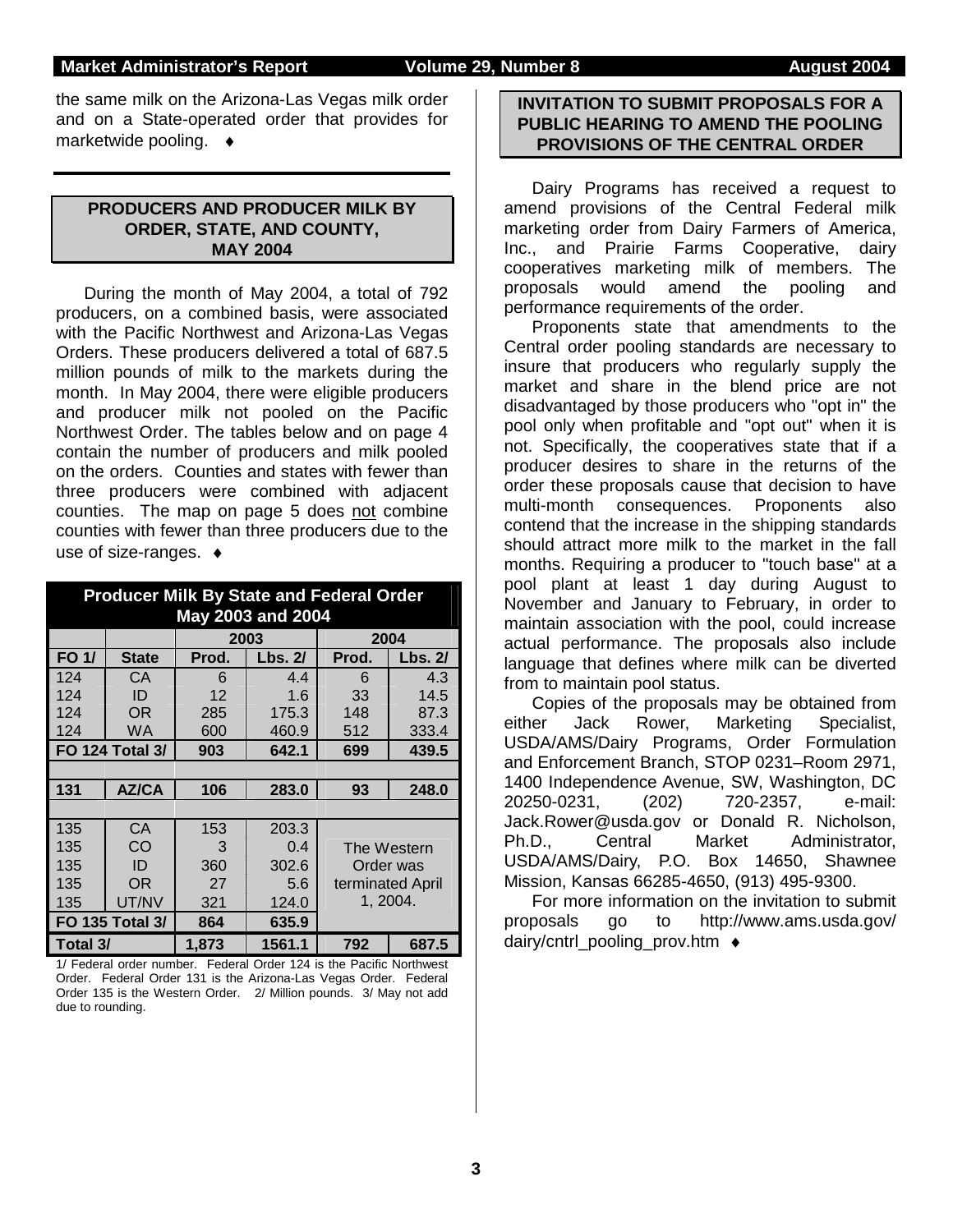|                    | Number of Producers and Pounds of Milk: By Order, State, and County, May 2004 |                  |             |              |                                            |                  |             |
|--------------------|-------------------------------------------------------------------------------|------------------|-------------|--------------|--------------------------------------------|------------------|-------------|
|                    |                                                                               |                  |             |              |                                            |                  |             |
| <b>State</b>       | County                                                                        | <b>Producers</b> | <b>Milk</b> | <b>State</b> | County                                     | <b>Producers</b> | <b>Milk</b> |
|                    | Arizona-Las Vegas Order                                                       |                  |             |              | <b>Pacific Northwest Order (Continued)</b> |                  |             |
| Arizona            |                                                                               |                  |             |              | Washington                                 |                  |             |
|                    | Maricopa                                                                      | 84               | 215,908,381 |              | Adams & Whitman                            | 7                | 9,882,316   |
|                    | Pinal, Yavapai,                                                               | 9                | 32,077,766  |              | Clallam                                    | 5                | 1,503,160   |
|                    | (& Imperial County, CA)                                                       |                  |             |              | Clark                                      | 11               | 7,685,125   |
|                    | <b>Total Arizona</b>                                                          | 93               | 247,986,147 |              | Cowlitz                                    | 3                | 1,149,104   |
|                    |                                                                               |                  |             |              | Franklin                                   | 11               | 18,606,210  |
|                    | <b>Pacific Northwest Order</b>                                                |                  |             |              | <b>Grant &amp; Kittitas</b>                | 28               | 24,467,627  |
| California         |                                                                               |                  |             |              | Grays Harbor                               | 13               | 5,114,251   |
|                    | Del Norte & Siskiyou                                                          | 6                | 4,289,425   |              | Island                                     | 4                | 2,306,213   |
|                    | <b>Total California</b>                                                       | 6                | 4,289,425   |              | Jefferson                                  | 3                | 365,174     |
|                    |                                                                               |                  |             |              | King                                       | 36               | 18,553,799  |
| Idaho              |                                                                               |                  |             |              | Klickitat & Benton                         | 4                | 1,153,647   |
|                    | Bonner & Boundary                                                             | 5                | 704,861     |              | Lewis                                      | 37               | 13,912,260  |
|                    | Idaho & Latah                                                                 | 5                | 744,511     |              | Lincoln & Spokane                          | 15               | 2,877,587   |
|                    | Southern Idaho                                                                | 23               | 13,087,871  |              | Pacific                                    | 9                | 3,176,676   |
| <b>Total Idaho</b> |                                                                               | 33               | 14,537,243  |              | Pierce                                     | 10               | 6,443,185   |
|                    |                                                                               |                  |             |              | Skagit                                     | 49               | 31,524,902  |
| Oregon             |                                                                               |                  |             |              | Snohomish                                  | 38               | 24,058,584  |
|                    | Benton                                                                        | 6                | 4,339,099   |              | <b>Stevens</b>                             | 14               | 2,130,013   |
|                    | Clackamas & Multnomah                                                         | 12               | 1,663,765   |              | Thurston                                   | 16               | 10,538,755  |
|                    | Coos & Curry                                                                  | 20               | 3,573,883   |              | Wahkiakum                                  | 4                | 852,261     |
|                    | Deschutes & Crook                                                             | 7                | 1,115,280   |              | Whatcom                                    | 177              | 108,280,833 |
|                    | Josephine                                                                     | 4                | 1,660,500   |              | Yakima                                     | 18               | 38,803,596  |
|                    | Klamath & Jackson                                                             | 11               | 9,447,607   |              | <b>Total Washington</b>                    | 512              | 333,385,278 |
| Lane               |                                                                               | 6                | 5,141,993   |              |                                            |                  |             |
| Linn               |                                                                               | 9                | 6,224,126   |              | <b>Total Pacific Northwest Order</b>       | 699              | 439,513,424 |
|                    | Malheur & Unatilla                                                            | 8                | 1,808,428   |              | <b>Total Arizona-Las Vegas Order</b>       | 93               | 247,986,147 |
|                    | Marion                                                                        | 34               | 29,410,752  |              |                                            |                  |             |
| Polk               |                                                                               | 4                | 8,495,865   |              | <b>Total</b>                               | 792              | 687,499,571 |
|                    | Washington                                                                    | 20               | 6,917,784   |              |                                            |                  |             |
|                    | Yamhill                                                                       | $\overline{7}$   | 7,502,396   |              |                                            |                  |             |
|                    | <b>Total Oregon</b>                                                           | 148              | 87,301,478  |              |                                            |                  |             |
|                    |                                                                               |                  |             |              |                                            |                  |             |

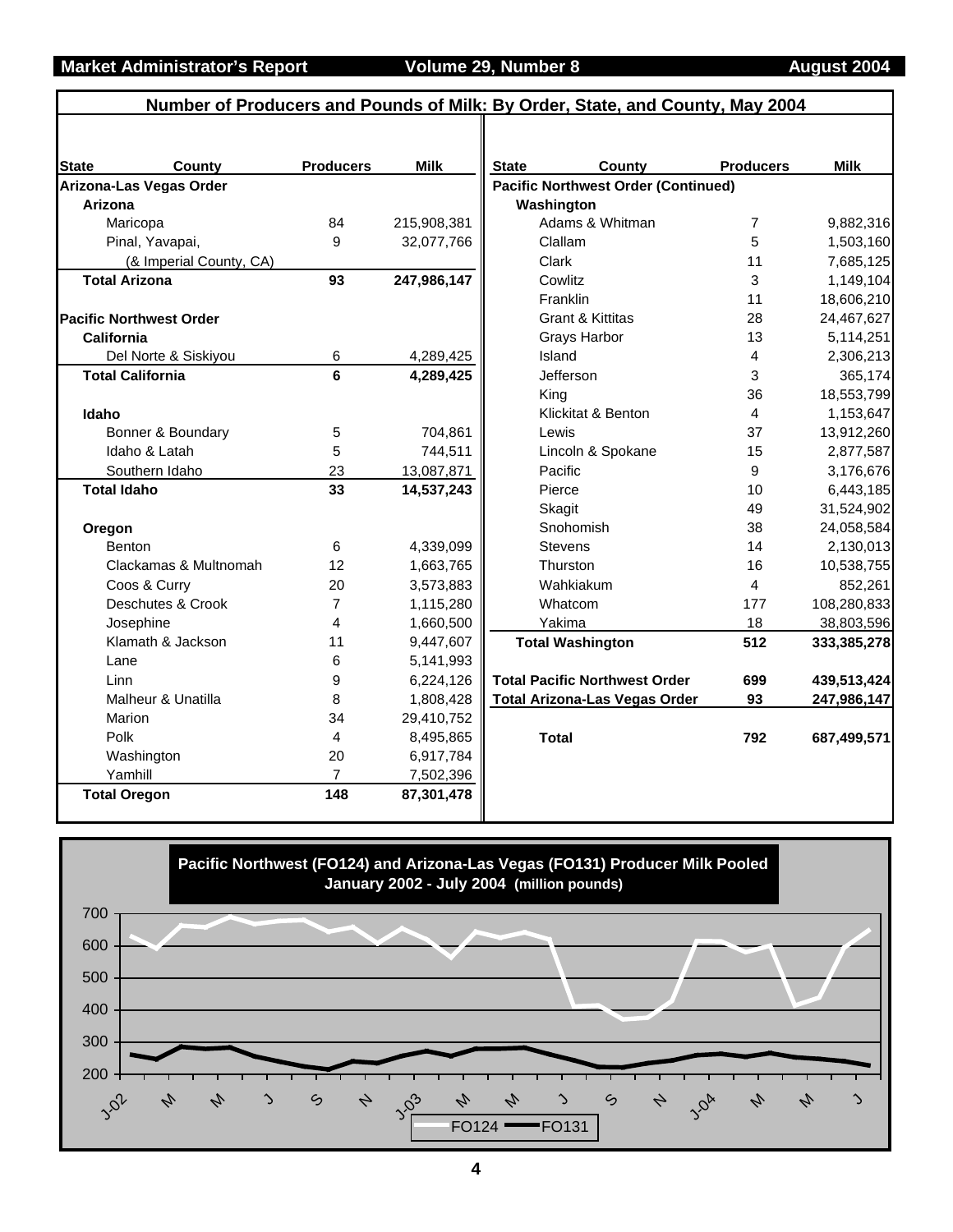

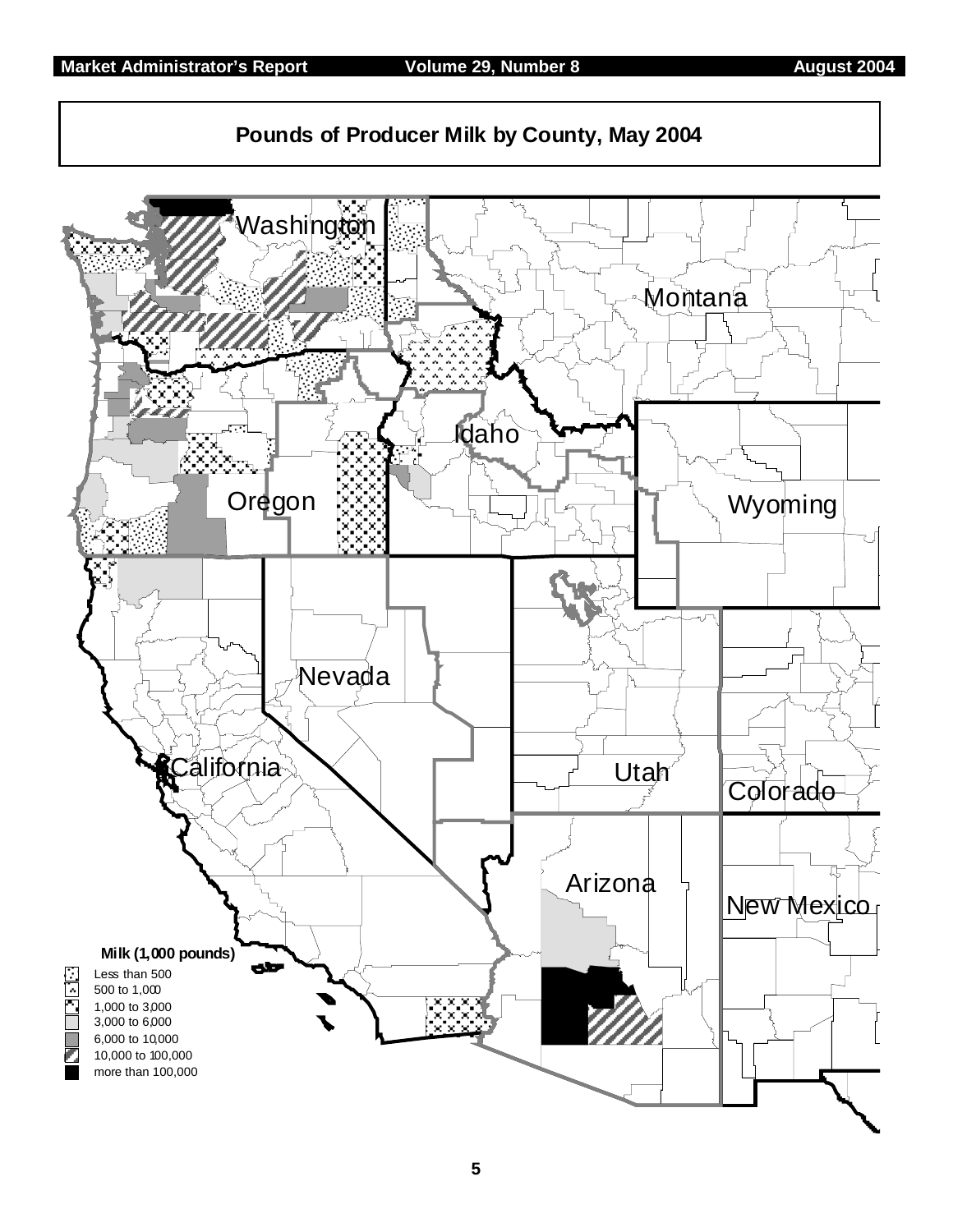## **M O N T H L Y S E L E C T E D S T A T I S T I C S**

|                                                                                                                                                                                                                                                    | <b>PACIFIC NORTHWEST</b> |                |             | <b>WESTERN</b>                         | <b>ARIZONA-LAS VEGAS</b> |                 |                |                 |
|----------------------------------------------------------------------------------------------------------------------------------------------------------------------------------------------------------------------------------------------------|--------------------------|----------------|-------------|----------------------------------------|--------------------------|-----------------|----------------|-----------------|
| Minimum Class Prices (3.5% B.F.)                                                                                                                                                                                                                   | Jul 2004                 | Jun 2004       | Jul 2003    | <b>Jul 2004</b><br>Jun 2004            | Jul 2003                 | <b>Jul 2004</b> | Jun 2004       | <b>Jul 2003</b> |
| Class I Milk (\$/cwt.)<br>and a straight and                                                                                                                                                                                                       | \$19.85                  | \$23.03        | \$11.67     |                                        | \$11.67                  | \$20.30         | \$23.48        | \$12.12         |
| Class II Milk (\$/cwt.)<br>and a straight                                                                                                                                                                                                          | 14.00                    | 14.31          | 10.63       |                                        | 10.63                    | 14.00           | 14.31          | 10.63           |
| Class III Milk (\$/cwt.)<br>$\mathcal{L}^{\mathcal{A}}$ , and $\mathcal{L}^{\mathcal{A}}$ , and                                                                                                                                                    | 14.85                    | 17.68          | 11.78       | No data                                | 11.78                    | 14.85           | 17.68          | 11.78           |
| Class IV Milk (\$/cwt.)<br>$\alpha$ , $\alpha$ , $\alpha$ , $\alpha$                                                                                                                                                                               | 13.31                    | 13.72          | 9.95        |                                        | 9.95                     | 13.31           | 13.72          | 9.95            |
| <b>Producer Prices</b>                                                                                                                                                                                                                             |                          |                |             | available.                             |                          |                 |                |                 |
| Producer Price Differential (\$/cwt.)                                                                                                                                                                                                              | \$0.89                   | \$(0.23)       | \$(0.85)    |                                        | \$(0.34)                 | $+$             | $+$            | $+$             |
| Butterfat (\$/pound)<br>and a straight                                                                                                                                                                                                             | 2.0543                   | 2.1768         | 1.2055      |                                        | 1.2055                   | $+$             | $+$            | $+$             |
| Protein (\$/pound)<br>and a straight                                                                                                                                                                                                               | 2.3625                   | 3.1086         | 2.5480      |                                        | 2.5480                   |                 | $\ddot{}$      | $+$             |
| Other Solids (\$/pound)<br>$\mathcal{L}^{\mathcal{A}}$ , and $\mathcal{L}^{\mathcal{A}}$ , and                                                                                                                                                     | 0.1048                   | 0.1339         | (0.0124)    | J                                      | (0.0124)                 |                 | $\ddot{}$      | $+$             |
| Uniform Skim Price (\$/cwt.)<br>$\sim 100$                                                                                                                                                                                                         | $+$                      | $+$            | $\ddot{}$   | $-135$                                 | $+$                      | 9.27            | 10.54          | 7.59            |
| Uniform Butterfat Price (\$/pound)                                                                                                                                                                                                                 | $+$                      | $+$            | $\ddotmark$ | sem                                    | $+$                      | 2.0710          | 2.2291         | 1.2026          |
| Statistical Uniform Price (\$/cwt.)                                                                                                                                                                                                                | \$15.74                  | \$17.45        | \$10.93     |                                        | \$11.44                  | \$16.19         | \$17.97        | \$11.53         |
| <b>Producer Data</b>                                                                                                                                                                                                                               |                          |                |             | terminated effective April 1,          |                          |                 |                |                 |
| Number of Producers<br>and a straight                                                                                                                                                                                                              | 896 *                    | 893            | 685         |                                        | 551                      | 93 $*$          | 93             | 107             |
| Avg. Daily Production (lbs.)<br><b>Contractor</b>                                                                                                                                                                                                  | 23.329 *                 | 22,161         | 19,378      |                                        | 10.310                   | 79,244 *        | 86.409         | 73,516          |
| <b>Number of Handlers</b>                                                                                                                                                                                                                          |                          |                |             |                                        |                          |                 |                |                 |
| Pool Handlers<br>$\mathbf{r}$ . The set of the set of the set of the set of the set of the set of the set of the set of the set of the set of the set of the set of the set of the set of the set of the set of the set of the set of the set of t | 29                       | 30             | 28          |                                        | 16                       | 5               | 5              |                 |
| Producer-Handlers                                                                                                                                                                                                                                  | $7 *$                    | $\overline{7}$ | 9           |                                        | 5                        | $2 *$           | $\overline{2}$ |                 |
| Other Plants w/ Class I Use<br>$\sim 100$ $\mu$                                                                                                                                                                                                    | $20*$                    | 20             | 20          |                                        | 19                       | $28*$           | 28             | 34              |
| <b>Producer Milk Ratios</b>                                                                                                                                                                                                                        |                          |                |             |                                        |                          |                 |                |                 |
| Class I<br>and a straightful and control                                                                                                                                                                                                           | 26.74%                   | 27.70%         | 41.91%      |                                        | 52.59%                   | 32.39%          | 28.74%         | 34.00%          |
| Class II<br>.                                                                                                                                                                                                                                      | 7.06%                    | 6.91%          | 9.90%       | 2004.                                  | 15.42%                   | 10.29%          | 8.76%          | 7.55%           |
| Class III<br>.                                                                                                                                                                                                                                     | 33.01%                   | 29.56%         | 0.40%       |                                        | 2.63%                    | 34.96%          | 38.25%         | 41.73%          |
| Class IV<br>.                                                                                                                                                                                                                                      | 33.19%                   | 35.83%         | 47.79%      |                                        | 29.36%                   | 22.36%          | 24.25%         | 16.72%          |
|                                                                                                                                                                                                                                                    |                          |                |             |                                        |                          |                 |                |                 |
| + Not Applicable.<br>* Preliminary.                                                                                                                                                                                                                |                          |                |             | MONTHLY SUPPLEMENTAL STATISTICS        |                          |                 |                |                 |
|                                                                                                                                                                                                                                                    |                          |                |             |                                        |                          |                 |                |                 |
| <b>Producer-Handler Data</b>                                                                                                                                                                                                                       | Jun 2004                 | May 2004       | Jun 2003    | Jun 2004<br>May 2004                   | Jun 2003                 | Jun 2004        | May 2004       | Jun 2003        |
| Production<br><u>.</u>                                                                                                                                                                                                                             | 20,778,455               | 21,223,457     | 23,860,565  | $\preccurlyeq$                         | 2,216,556                | R               | R              | R               |
| Class I Use<br>.                                                                                                                                                                                                                                   | 16,574,845               | 17,394,148     | 17,548,122  | 135                                    | 1,531,990                | $\mathsf R$     | $\mathsf{R}$   | $\mathsf{R}$    |
| % Class I Use<br>and a straight and a straight                                                                                                                                                                                                     | 79.77%                   | 81.96%         | 73.54%      | effective April 1, 2004<br>data<br>was | 69.12%                   | R               | R              |                 |
| <b>Class I Route Disposition In Area</b>                                                                                                                                                                                                           |                          |                |             |                                        |                          |                 |                |                 |
| By Pool Plants<br>a dia anala di                                                                                                                                                                                                                   | 149,169,386              | 154,514,397    | 147,467,708 | available.<br>terminated               | 61,011,568               | 68,967,776      | 70,502,870     | 68,760,368      |
| By Producer-Handlers<br>$\mathcal{L}$ . The set of the $\mathcal{L}$                                                                                                                                                                               | 15,921,353               | 17,139,962     | 16,771,677  |                                        | 1,523,298                | 1/              | 1/             | 1/              |
| By Other Plants<br>and a straight and a                                                                                                                                                                                                            | 4,715,677 *              | 4,422,097      | 2,215,450   |                                        | 3,595,504                | 32,881,927 *    | 32,582,781     | 29,894,801      |
| Total                                                                                                                                                                                                                                              | 169,806,416              | 176,076,456    | 166,454,835 | 공                                      | 66,130,370               | 101,849,703     | 103,085,651    | 98,655,169      |

#### + Not Applicable. \* Preliminary.

| <b>Producer-Handler Data</b>                                                  | Jun 2004    | May 2004    | Jun 2003    | May 2004<br>Jun 2004  | Jun 2003   | Jun 2004     | May 2004    | Jun 2003   |
|-------------------------------------------------------------------------------|-------------|-------------|-------------|-----------------------|------------|--------------|-------------|------------|
| Production                                                                    | 20,778,455  | 21,223,457  | 23,860,565  | 유                     | 2,216,556  |              | R           |            |
| Class I Use<br>and a straight and a straight                                  | 16.574.845  | 17,394,148  | 17,548,122  | $\omega$<br>ဂ္က       | 1,531,990  | R            | R           |            |
| % Class I Use<br>.                                                            | 79.77%      | 81.96%      | 73.54%      | $\bar{a}$<br>$\delta$ | 69.12%     | R            | R           |            |
| <b>Class I Route Disposition In Area</b>                                      |             |             |             | Ğ                     |            |              |             |            |
| By Pool Plants<br>.                                                           | 149,169,386 | 154,514,397 | 147,467,708 | vaila<br>tern         | 61,011,568 | 68,967,776   | 70,502,870  | 68,760,368 |
| By Producer-Handlers<br>$\mathcal{L}$ , and $\mathcal{L}$ , and $\mathcal{L}$ | 15,921,353  | 17,139,962  | 16,771,677  | ന                     | 1,523,298  |              |             |            |
| By Other Plants                                                               | 4,715,677 * | 4,422,097   | 2,215,450   | 200                   | 3,595,504  | 32,881,927 * | 32,582,781  | 29,894,801 |
| Total                                                                         | 169,806,416 | 176,076,456 | 166,454,835 | ت ¤                   | 66,130,370 | 101,849,703  | 103,085,651 | 98,655,169 |
|                                                                               |             |             |             |                       |            |              |             |            |
|                                                                               |             |             |             |                       |            |              |             |            |

**Preliminary.** The restricted of  $R =$  Restricted. Not included. 1/ Restricted. Included with other plants.

**6**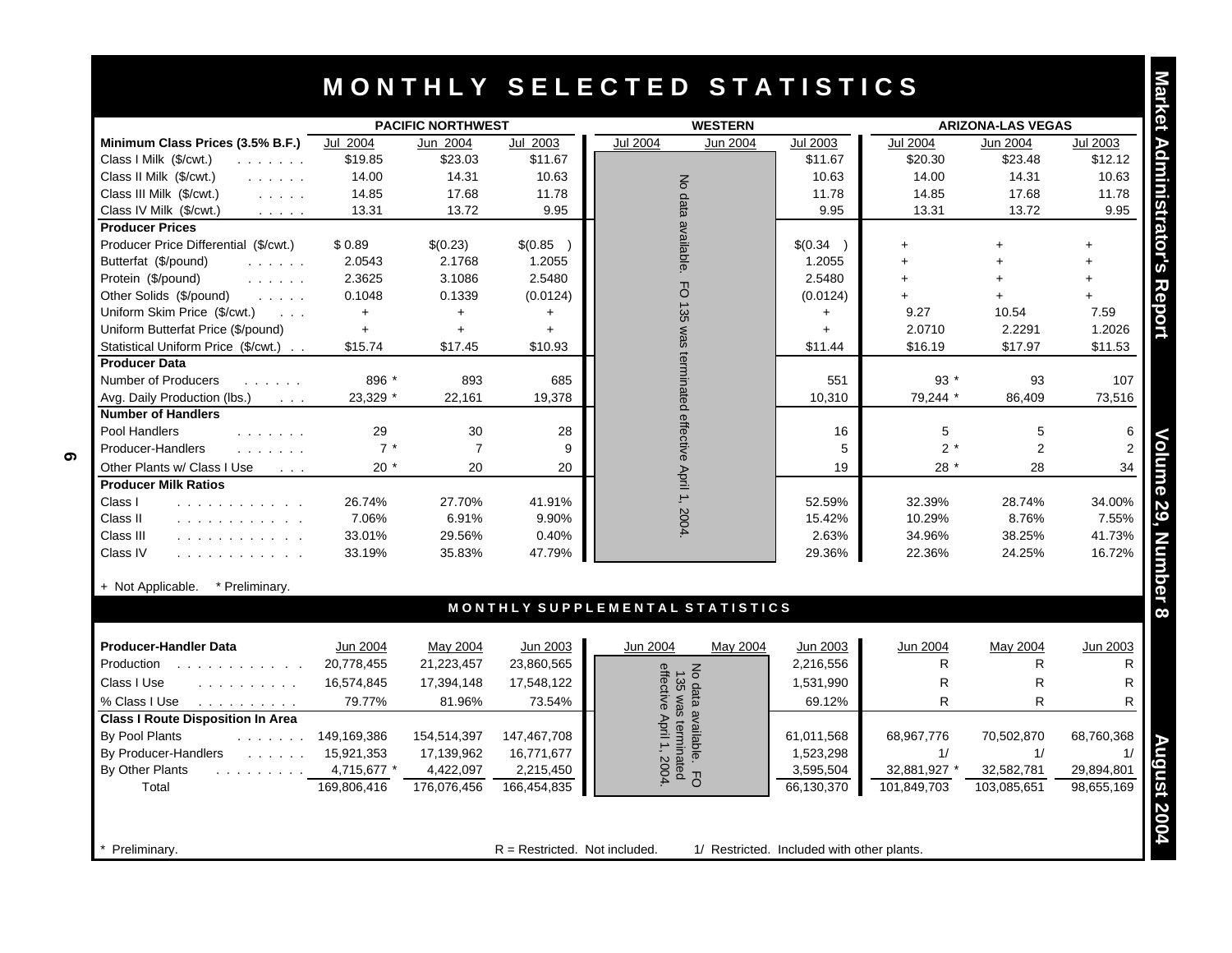## **MONTHLY STATISTICAL SUMMARY**

| RECEIPTS, UTILIZATION AND                                                                                               |                 | PACIFIC NORTHWEST |                 |                              | <b>WESTERN</b> |                 |                 | ARIZONA-LAS VEGAS |                 |
|-------------------------------------------------------------------------------------------------------------------------|-----------------|-------------------|-----------------|------------------------------|----------------|-----------------|-----------------|-------------------|-----------------|
| <b>CLASSIFICATION OF MILK</b>                                                                                           | <b>Jul 2004</b> | Jun 2004          | <b>Jul 2003</b> | <b>Jul 2004</b>              | Jun 2004       | <b>Jul 2003</b> | <b>Jul 2004</b> | <b>Jun 2004</b>   | <b>Jul 2003</b> |
| <b>TOTAL PRODUCER MILK</b>                                                                                              | 647,997,621     | 593,694,655       | 411,485,487     |                              |                | 176,100,467     | 228,460,542     | 241,082,492       | 243,853,449     |
| RECEIPTS FROM OTHER SOURCES                                                                                             | 15,590,228      | 42,905,292        | 152,897,205     |                              |                | 7,625,036       | 32,587,504      | 36,227,457        | 8,864,148       |
| OPENING INVENTORY                                                                                                       | 35,854,823      | 39,874,079        | 28,335,649      |                              |                | 15,818,722      | 12,729,228      | 17,554,541        | 12,888,889      |
| TOTAL TO BE ACCOUNTED FOR                                                                                               | 699,442,672     | 676,474,026       | 592,718,341     |                              |                | 199,544,225     | 273,777,274     | 294,864,490       | 265,606,486     |
|                                                                                                                         |                 |                   |                 |                              |                |                 |                 |                   |                 |
| UTILIZATION OF RECEIPTS                                                                                                 |                 |                   |                 |                              |                |                 |                 |                   |                 |
| Whole milk.                                                                                                             | 29,247,482      | 28,271,858        | 29,217,944      |                              |                | 12,891,188      | 19,899,765      | 20,036,778        | 23,595,997      |
| Flavored milk & milk drinks                                                                                             | 6,405,537       | 7,701,987         | 6,804,210       |                              |                | 3,300,571       | 2,569,361       | 2,907,840         | 3,642,860       |
| 2% milk                                                                                                                 | 69,361,092      | 65,241,907        | 68,491,069      | No data available.           |                | 29,221,847      | 29,730,203      | 27,417,675        | 28,165,405      |
| 1% milk                                                                                                                 | 22,805,552      | 21,411,740        | 22,363,317      |                              |                | 12,994,830      | 8,614,489       | 8,667,870         | 8,269,239       |
| Skim milk                                                                                                               | 26,440,750      | 25,236,957        | 25,855,702      |                              |                | 8,447,537       | 9,718,982       | 9,409,301         | 9,189,485       |
| Buttermilk                                                                                                              | 1,412,430       | 1,304,937         | 1,438,145       |                              |                | 603,545         | 512,245         | 528,312           | 509,687         |
| CLASS I ROUTE DISP. IN AREA. . 155,672,843                                                                              |                 | 149,169,386       | 154,170,387     |                              |                | 67,459,518      | 71,045,045      | 68,967,776        | 73,372,673      |
| Class I dispositions out of area                                                                                        | 14,248,773      | 13,707,352        | 14,551,804      |                              |                | 22,128,707      | 3,571,758       | 3,608,785         | 4,391,856       |
| Other Class I usage                                                                                                     | 18,342,170      | 20,229,606        | 18,271,128      | FO 135                       |                | 15,052,042      | 5,011,592       | 5,334,738         | 11,429,415      |
| TOTAL CLASS I USE. 188,263,786                                                                                          |                 | 183,106,344       | 186,993,319     |                              |                | 104,640,267     | 79,628,395      | 77,911,299        | 89,193,944      |
| TOTAL CLASS II USE                                                                                                      | 56,421,837      | 51,116,246        | 48,230,962      |                              |                | 32,368,233      | 24,363,750      | 21,949,329        | 19,094,137      |
| TOTAL CLASS III USE                                                                                                     | 214,369,809     | 202,455,973       | 127, 152, 503   |                              |                | 4,793,162       | 80,632,466      | 93,139,333        | 102,951,226     |
| TOTAL CLASS IV USE                                                                                                      | 240,387,240     | 239,795,463       | 230, 341, 557   |                              |                | 57,742,563      | 89,152,663      | 101,864,529       | 54,367,179      |
| TOTAL ACCOUNTED FOR                                                                                                     | 699,442,672     | 676,474,026       | 592,718,341     | was terminated April 1, 2004 |                | 199,544,225     | 273,777,274     | 294,864,490       | 265,606,486     |
| <b>CLASSIFICATION OF RECEIPTS</b>                                                                                       |                 |                   |                 |                              |                |                 |                 |                   |                 |
| Producer milk:<br>Class I<br>$\sim 10^{-1}$                                                                             | 173,345,926     | 164,462,589       | 172,452,699     |                              |                | 92,612,684      | 74,004,450      | 69,283,134        | 82,925,497      |
| Class II<br>$\mathcal{L}$                                                                                               | 45,732,535      | 40,996,559        | 40,718,359      |                              |                | 27, 154, 796    | 23,506,773      | 21,110,189        | 18,408,142      |
| Class III                                                                                                               | 213,872,447     | 175,495,743       | 1,651,556       |                              |                | 4,632,810       | 79,867,910      | 92,219,503        | 101,750,601     |
| Class IV                                                                                                                | 215,046,713     | 212,739,764       | 196,662,873     |                              |                | 51,700,177      | 51,081,409      | 58,469,666        | 40,769,209      |
| Other receipts:<br>Class I<br>$\mathcal{L}$                                                                             | 14,917,860      | 18,643,755        | 14,540,620      |                              |                | 12,027,583      | 45,316,732      | 53,781,998        | 21,753,037      |
| Class II<br>$\mathcal{L}$                                                                                               | 10,689,302      | 10,119,687        | 7,512,603       |                              |                | 5,213,437       | 1/              | 1/                | 1/              |
| Class III<br>$\mathbf{r}$                                                                                               | 497,362         | 26,960,230        | 125,500,947     |                              |                | 160,352         | 1/              | 1/                | 1/              |
| Class IV                                                                                                                | 25,340,527      | 27,055,699        | 33,678,684      |                              |                | 6,042,386       | 1/              | 1/                | 1/              |
| Avg. daily producer receipts<br>$\mathcal{L}^{\mathcal{L}}$ , $\mathcal{L}^{\mathcal{L}}$ , $\mathcal{L}^{\mathcal{L}}$ | 20,903,149      | 19,789,822        | 13,273,725      |                              |                | 5,680,660       | 7,369,695       | 8,036,083         | 7,866,240       |
| Change From Previous Year<br>$\sim$ $\sim$                                                                              | 57.48%          | $-4.27%$          | $-39.26%$       |                              |                | $-59.62%$       | $-6.31%$        | $-8.09%$          | 1.56%           |
| Avg. daily Class I use<br>and a straight and                                                                            | 6,073,025       | 6,103,545         | 6,032,043       |                              |                | 3,375,492       | 2,568,658       | 2,597,043         | 2,877,224       |
| Change From Previous Year<br>$\sim$ $\sim$                                                                              | 0.68%           | 3.52%             | 0.22%           |                              |                | 4.78%           | $-10.72%$       | $-1.55%$          | 4.94%           |

 $\blacktriangleleft$